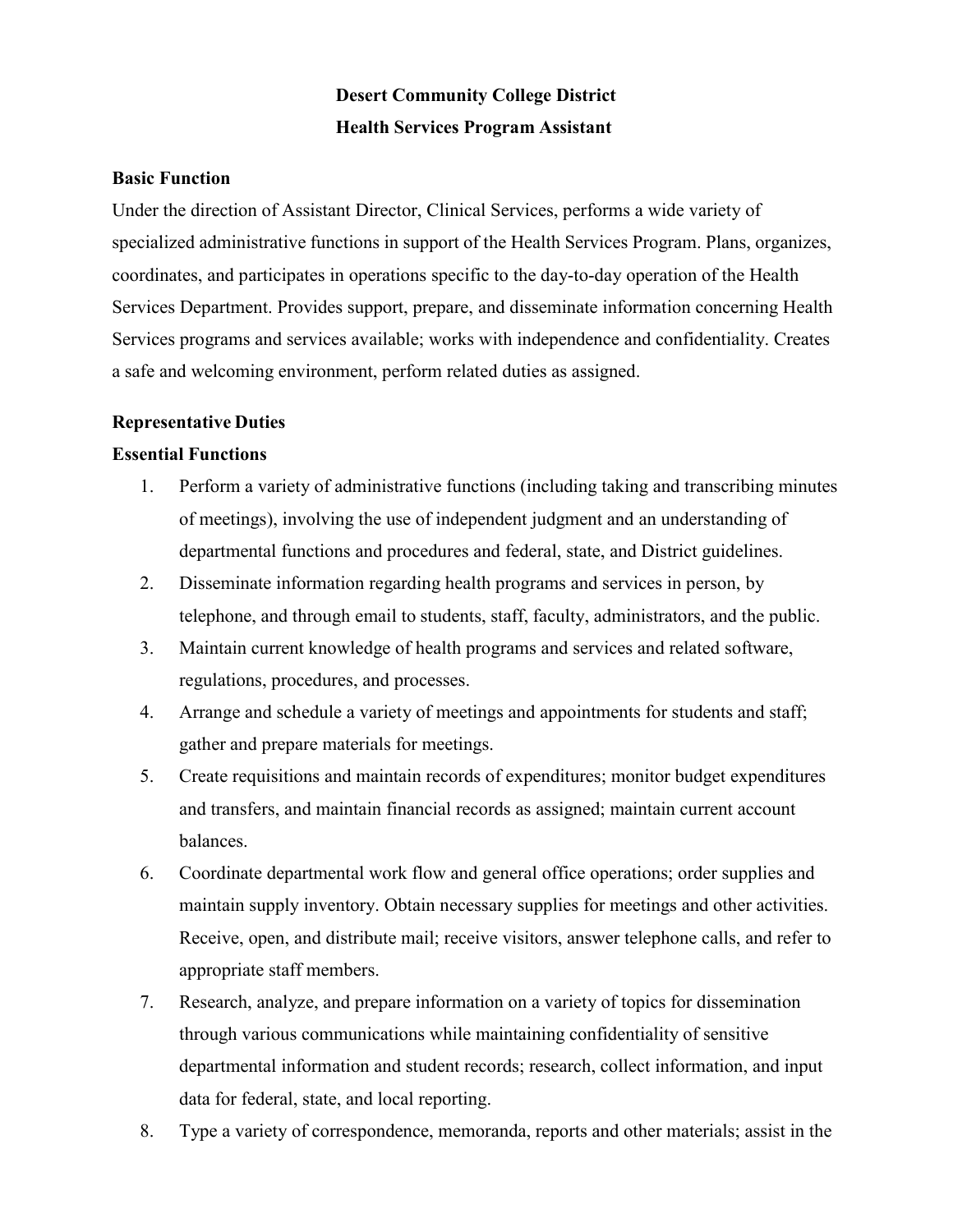preparation and revision of assigned budgets application and office procedural manual; make travel arrangements.

- 9. Arrange meetings, tables, workshops, and presentations for department staff, students, and other agency collaboratives. Make presentation as assigned.
- 10. Inspect documents, forms and records for accuracy and completeness; processes a variety of forms and documents according to established procedures; ensure conformance to established guidelines and standards.
- 11. Maintain and update webpages; add and/or remove links. Edit content on webpage when changes occur as necessary. Develop print, digital, and electronic promotional and informational media and materials. Ensure accessibility of webpages, media, and materials.
- 12. Operate a variety of office equipment; related software programs, including, but not limited to, Microsoft Office Suite, video meeting/conferencing software, scheduling software, word processing, spreadsheets, and email.
- 13. Establish and maintain cooperative working relationships and good customer service with students, staff, faculty, and the general public.
- 14. Troubleshoot student insurance claims, when claims are brought in by students.
- 15. Monitor medical provider licensing and DEA status and informs the Assistant Director, Clinical Services if expiration is imminent on any medical provider's license.

## **Other Functions**

- 16. Develop, revise, and maintain filing systems and other clerical procedures as assigned.
- 17. Organize reception/office area efficiently and for accessibility to assure students' needs are met.
- 18. Participate in training related to responsibilities, including, but not limited to, professional development activities, conferences, workshops, trainings, and webinars.
- 19. Perform related duties as assigned.

# **Knowledge and Abilities**

## **Knowledge of**

- Mission, requirements, goals, and objectives of the Health Services Programs and available institutional and community resources;
- Applicable state and federal laws and regulations; District policies and procedures;
- HIPAA and FERPA; confidentiality requirements when working with personal and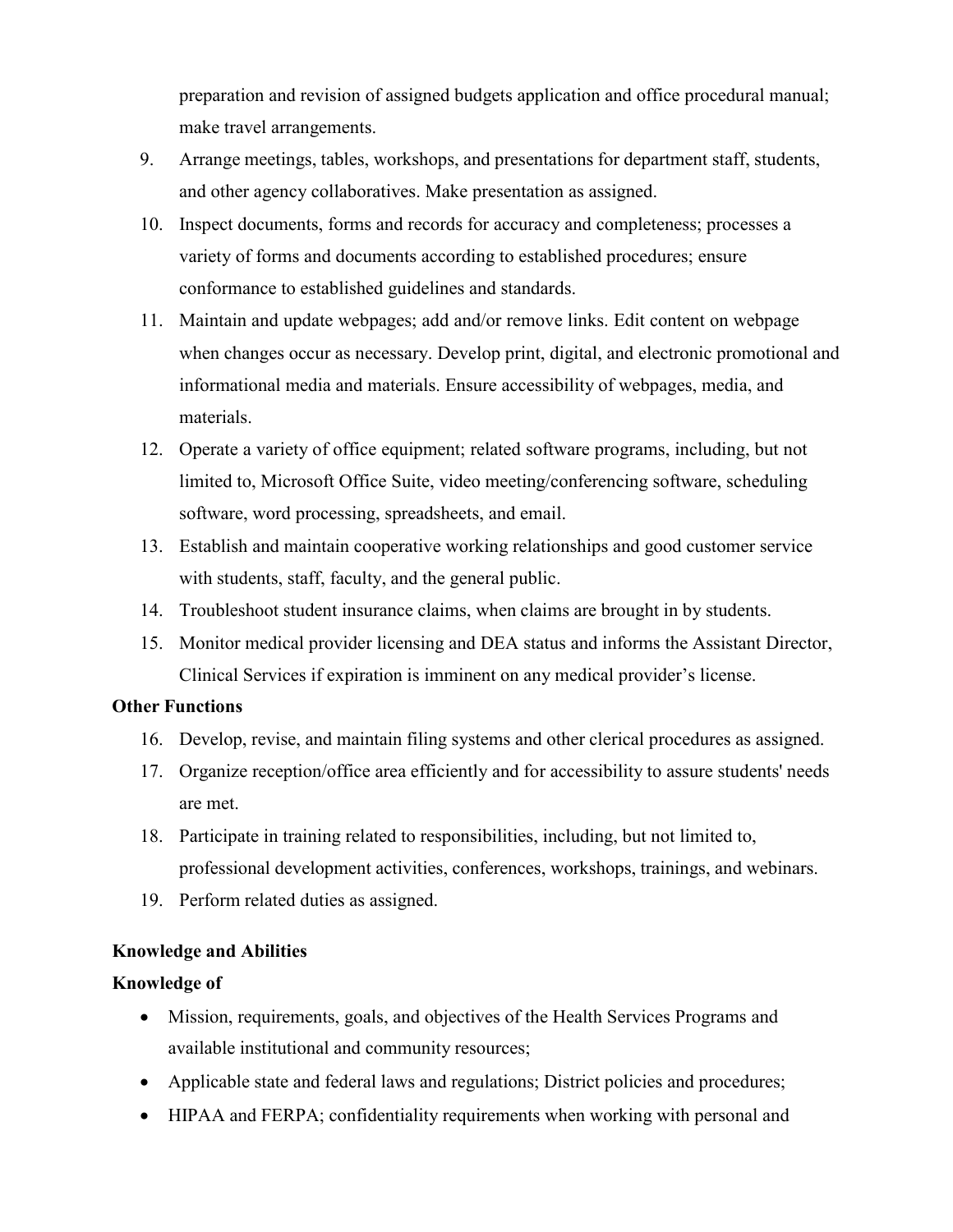sensitive student and staff information;

- Working with diverse academic, socioeconomic, cultural, disability, and ethnic backgrounds of community college students and staff;
- Principles, practices, and procedures of writing and report preparation;
- Professional etiquette when communicating in person, by phone, or email;
- Budgetary, accounting, and record keeping methods and procedures;
- Data collection and basic research principles and practices;
- File maintenance and information retrieval systems;
- Office procedures, methods, and equipment including computers and applicable software applications such Microsoft office Suite including word processing, spreadsheets, presentations, scheduling, email, and video meeting/conferencing; financial and student databases;
- Interpersonal skills using tact, patience, and courtesy;
- Correct English usage, grammar, spelling, punctuation, and vocabulary.

## **Ability to**

- Perform and coordinate office, secretarial and clerical work involving independent judgment and requiring accuracy and speed;
- Interact with individuals from diverse academic, socioeconomic, cultural, disability, and ethnic backgrounds;
- Understand and interpret rules and written directions and apply to specific situations;
- Compose correspondence independently;
- Perform duties effectively and in a timely manner with many demands and constant interruptions;
- Operate a variety of office machines and equipment including computer and applicable software including Microsoft Office Suites, video meeting/conferencing software, student and financial databases;
- Establish and maintain cooperative and effective working relationships with others;
- Meet schedules and time lines; plan and organize work; communicate effectively both orally and in writing to exchange information; work independently with little direction;
- Gather data and prepare comprehensive reports;
- Communicate policies, guidelines, regulations, and laws to staff, students, and public;